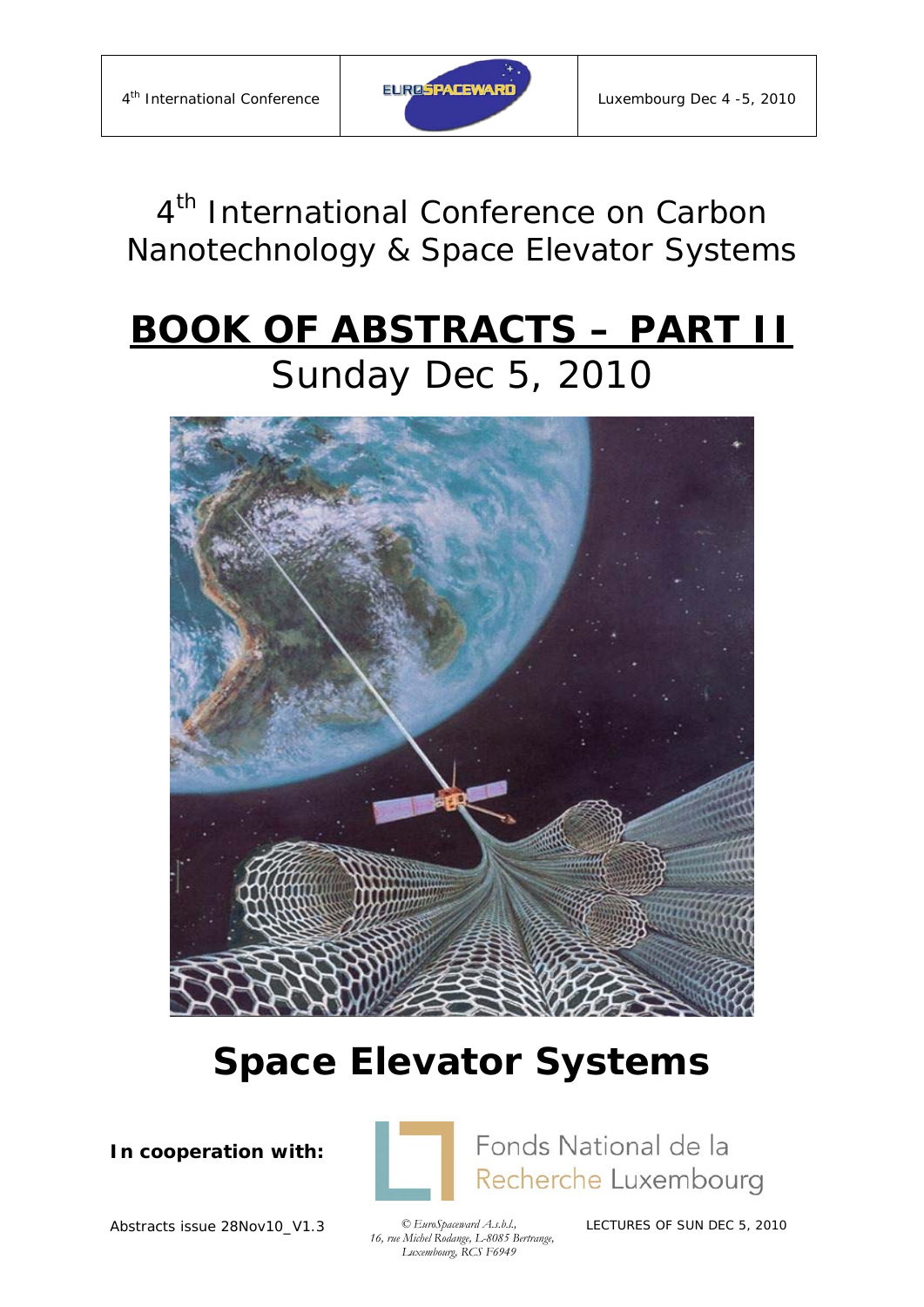

## **Day 2: December 5, 2010**

#### **Opening of conference stream on space elevator systems**

| Time  | Topic                                         | Speaker                               |
|-------|-----------------------------------------------|---------------------------------------|
| 09:15 | Introduction                                  | John Winter, ESW, Luxembourg          |
| 09.30 | Keynote: Statistical models for the design    | Prof. Dr. Nicola Pugno, Laboratory of |
|       | of super-strong CNT space elevator cables:    | Bio-inspired Nanomechanics,           |
|       | investigating the role of hierarchy and self- | Politecnico di Torino, Italy          |
|       | healing                                       |                                       |
| 10:00 | Space Elevator: Dilemma and Remedies          | Sourabh Kaushal, Nishant Arora,       |
|       |                                               | ISTK, Haryana, India                  |
| 10:30 | Coffee break                                  |                                       |
| 11:00 | From the view point of law: Who can           | Prof. Sunao Kai, Faculty of Law,      |
|       | establish the Space Elevator                  | Nihon University, Japan               |

#### **Space Elevator related engineering contests**

| Time  | Topic                                       | Speaker                                |
|-------|---------------------------------------------|----------------------------------------|
| 11:30 | Results from the $2nd$ Japan Space Elevator | Dir. Shuichi Ohno, President Japan     |
|       | Technical & Engineering Competition         | Space Elevator Association, Japan      |
| 12:00 | Europe's First Space Elevator Competition:  | Franciska Völgyi, Andreas Hein,        |
|       | A Rationale                                 | Rüdiger Hink, WARR, Technical          |
|       |                                             | University Munich, Germany             |
| 12:30 | Liège Space Center: space qualification     | Dr. Pierre Rochus, University of Liège |
|       | tests for space tethers                     | & CSL                                  |
| 13:00 | Lunch                                       |                                        |

#### **Space Elevator System – New research results**

| Time  | Topic                                       | Speaker                                    |
|-------|---------------------------------------------|--------------------------------------------|
| 14:00 | Survey of current space elevator research:  | <b>Andreas</b><br>Institute<br>Hein,<br>of |
|       | implications and future concepts            | Astronautics, Technical<br>University      |
|       |                                             | Munich, Germany                            |
| 14:30 | Weight, upthrust and other vertical forces  | Nelson Semino, Spaceshaft, USA -           |
|       | on atmospherically buoyant structures such  | Belgium                                    |
|       | as a SpaceShaft for a space elevator system |                                            |
| 15:00 | Space environment for space elevators:      | Dr. Pete Swan, SouthWest Analytical        |
|       | new insights on space elevator and debris   | Network Inc., USA                          |
|       | collision probabilities                     |                                            |
| 15:30 | Coffee break                                |                                            |

#### **Space Elevator endeavor – Outlook**

| Time  | Topic                                    | Speaker                                   |
|-------|------------------------------------------|-------------------------------------------|
| 16:00 | Space Elevator Road Map 2010             | Dir. Akira Tsuchida, JAXA Flight          |
|       |                                          | Director, JAMSS & ETC, Japan              |
| 16:30 | Space Elevator: International policy and | <b>Ted Semon, President International</b> |
|       | outlook                                  | Space Elevator Consortium, USA            |
| 17:00 | Closing address                          | Markus Klettner, ESW, Luxembourg          |

Abstracts issue 28Nov10\_V1.3

 *16, rue Michel Rodange, L-8085 Bertrange, Luxembourg, RCS F6949*

LECTURES OF SUN DEC 5, 2010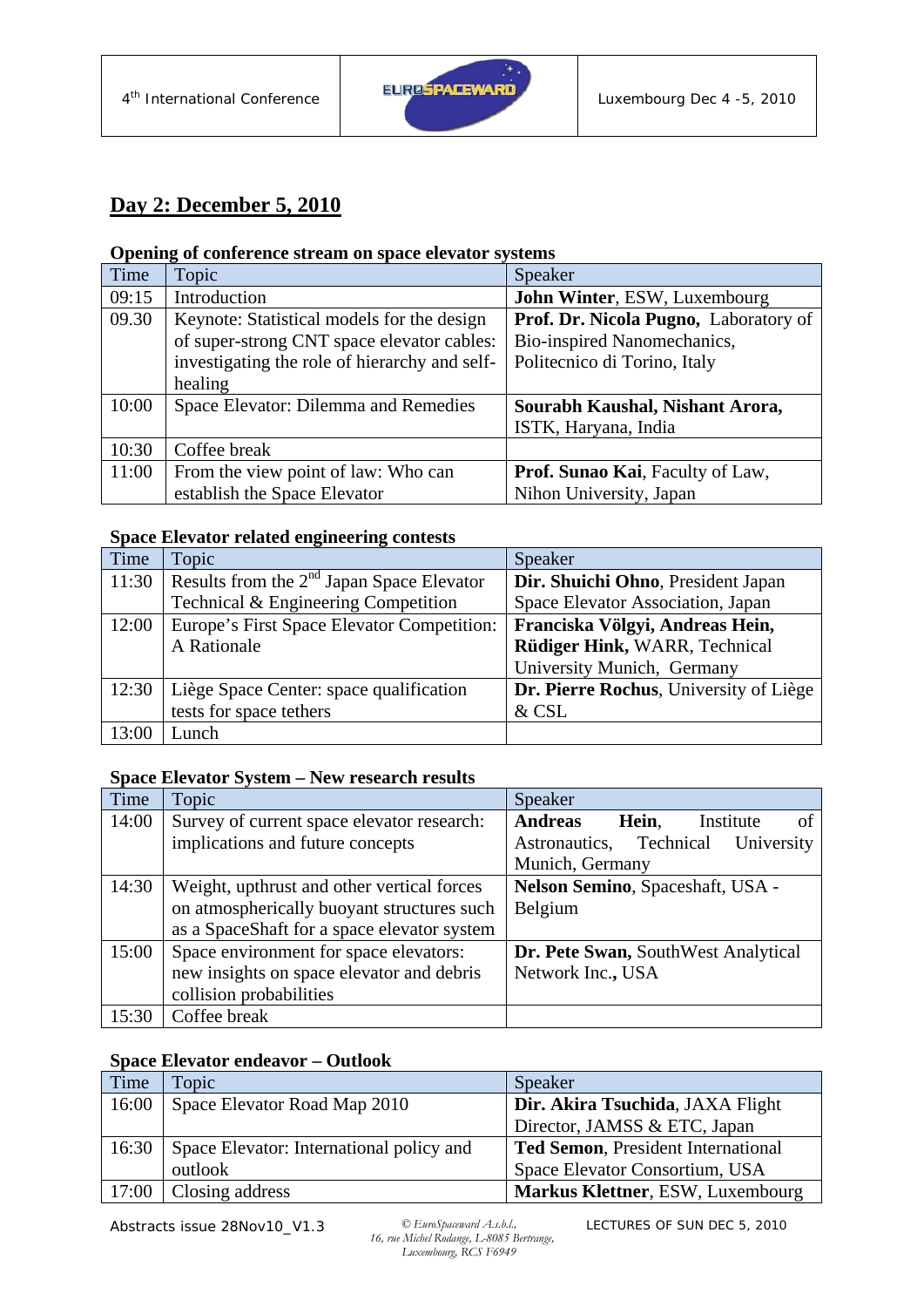

## 9.30 – 10.00, Prof. Dr. Nicola Pugno (Laboratory of Bio-inspired Nanomechanics, Polytechnic Institute Torino, Italy): *Statistical models for the design of super-strong CNT space elevator cables: investigating the role of hierarchy and self-healing*



**Prof. Dr. Nicola Pugno** is Associate Professor of Structural Mechanics at the Department of Structural Engineering of the Politecnico di Torino, Italy. There he heads the Laboratory of Bio-inspired Nanomechanics. Prof. Pugno is recognised internationally as a leading expert in the important field of Structural Mechanics and Strength of Materials. In addition Prof. Pugno is "Leading Scientists of the World" laureate and has been collaborator of Nobel Laureate Prof. Kroto. Prof. Pugno has already lectured about the role of defects in the design of a space elevator cable at EuroSpaceward's conference in 2008 and 2009.

**Abstract:** Biological materials display hierarchical structures and self-healing properties, from nano to macro, effectively linking nanoscale constituents to larger-scale functional material properties.

In this keynote we will present a model that is capable of determining the strength and toughness of elastic-plastic composites from the properties, percentages, and arrangement of its constituents, and of estimating the corresponding dissipated energy during damage progression, in crack-opening control. Specifically, we adopt a fiber bundle model approach with a hierarchical multi-scale self-similar procedure which enables to span various orders of magnitude in size and to explicitly take into account the hierarchical topology and the self-healing of natural materials. By considering one of the toughest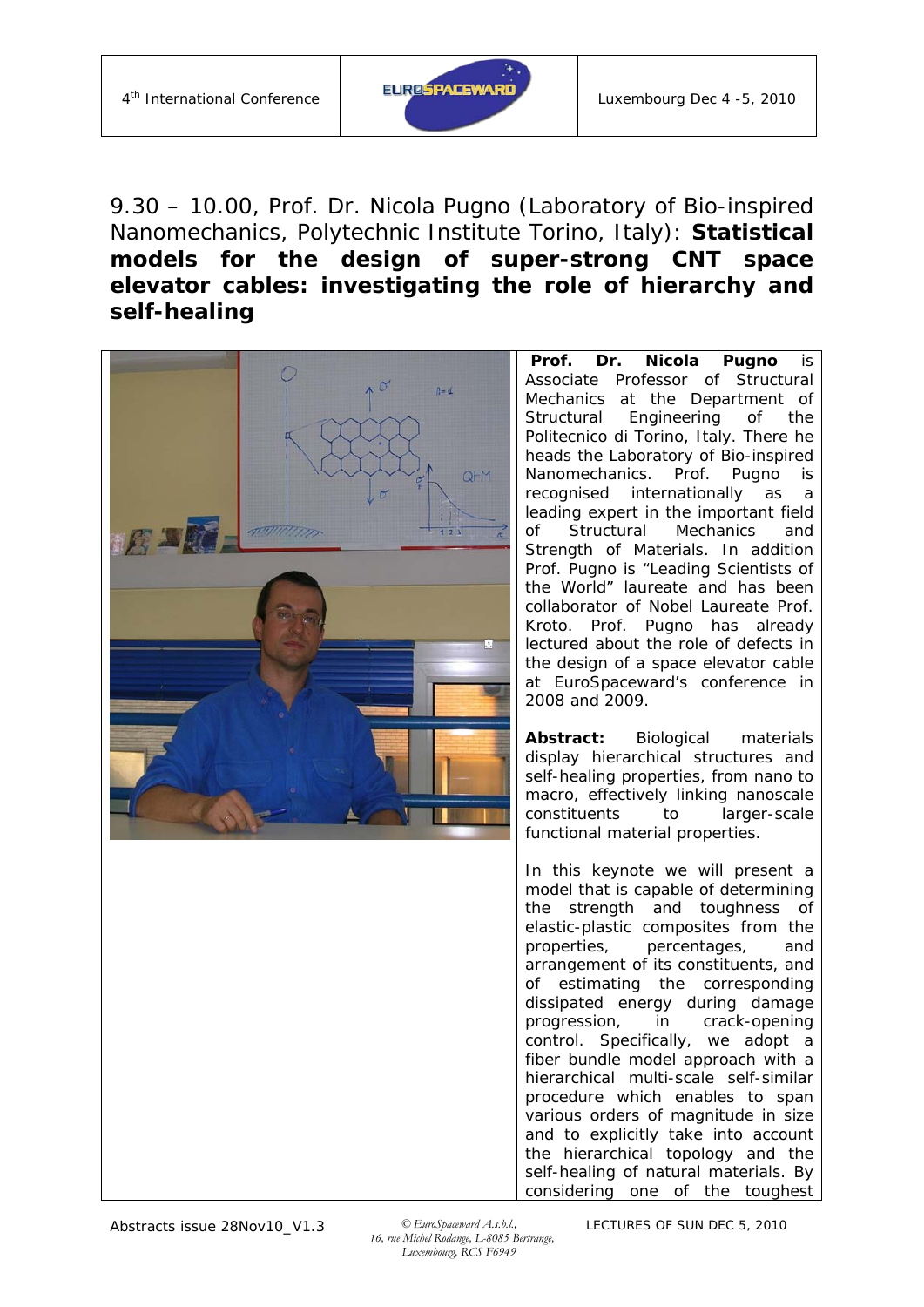

| known materials today as an           |
|---------------------------------------|
| example application, a synthetic      |
| fiber composed of single-walled       |
| carbon nanotubes and polyvinyl        |
| alcohol gel, we compute strength      |
| and specific energy absorption        |
| values that are consistent with those |
| experimentally observed. These        |
| results suggest that the model is     |
| capable of helping in the design of   |
| new hierarchical topologies and self- |
| healing mechanisms for nanotube       |
| cables that could be of interest in   |
| the space elevator context.           |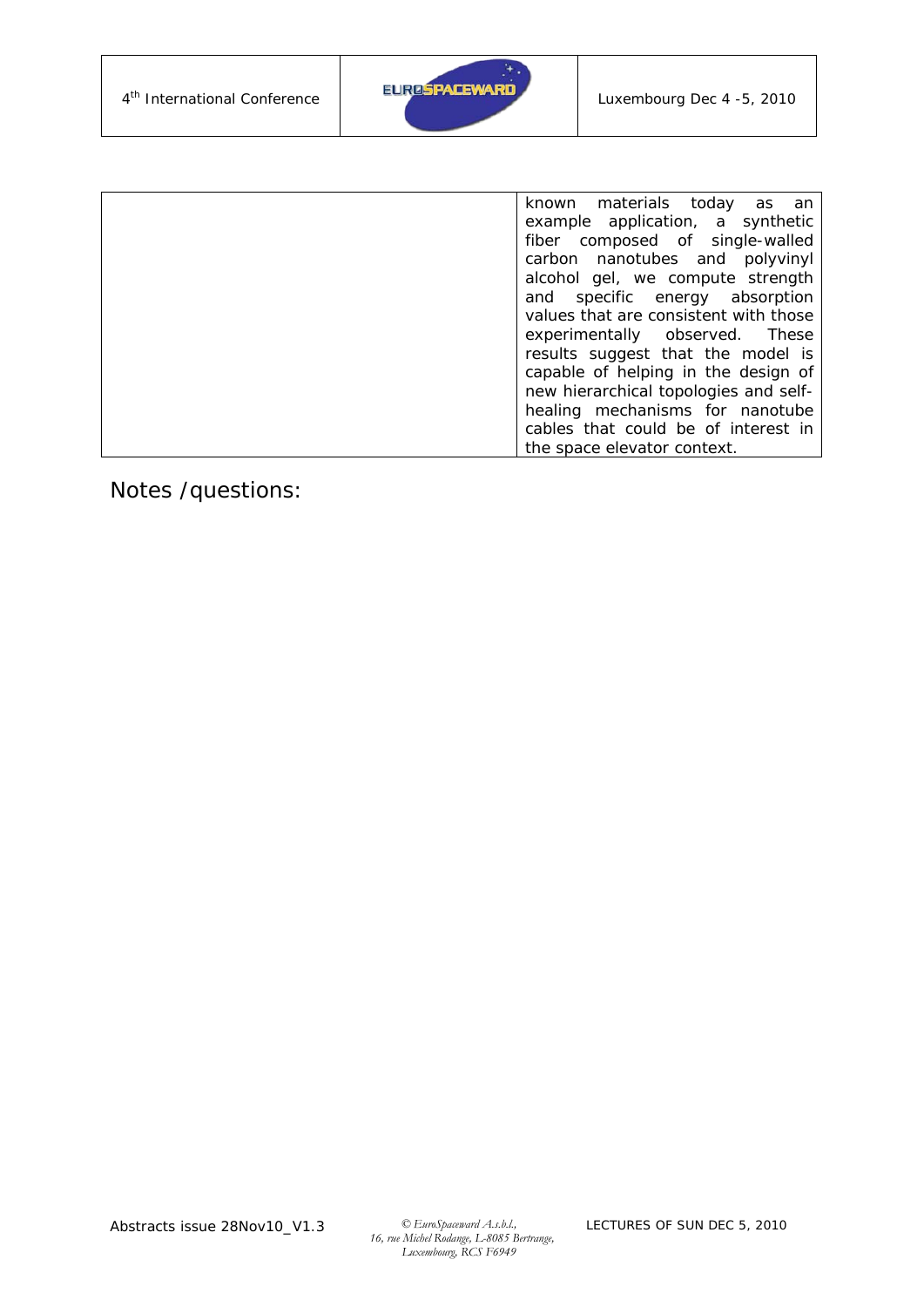

#### 10.00 – 10.30, Mr. Sourabh Kaushal, Mr. Nishant Arora (Institute of Science & Technology, Klawad, India): *Space Elevator – Dilemma and Remedies*



Abstracts issue 28Nov10\_V1.3 *© EuroSpaceward A.s.b.l.,*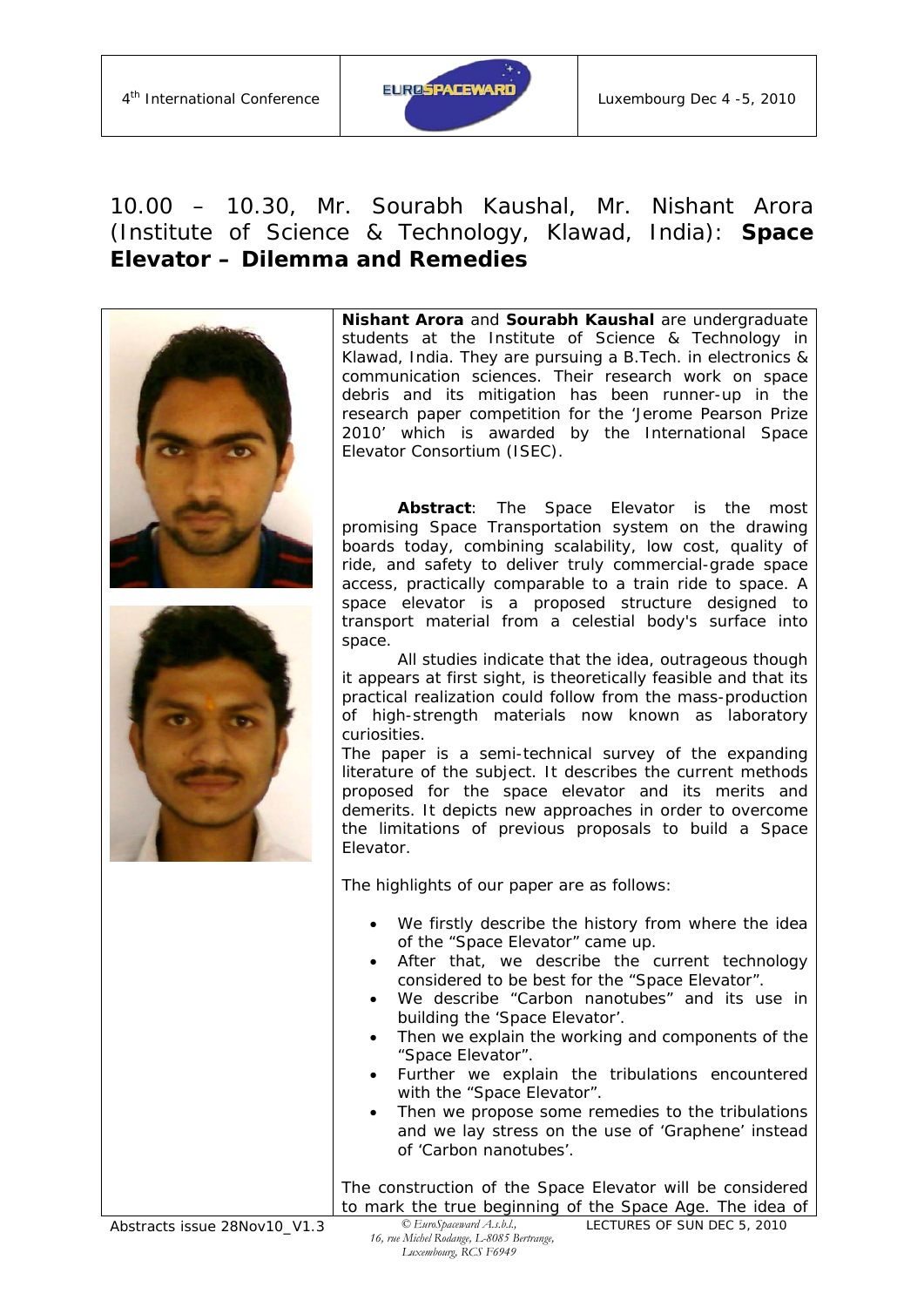

| space elevator is brilliant. The space elevator could        |
|--------------------------------------------------------------|
| substitute the space shuttle as the main space vehicle, and  |
| be used for satellite deployment, defense, tourism and       |
| further exploration. To the latter point, a spacecraft would |
| climb the ribbon of the elevator and then would launch       |
| toward its main target once in space. We conclude by         |
| saying that "SPACE ELEVATOR IS THE PATH TO                   |
| <b>HEAVEN."</b>                                              |
|                                                              |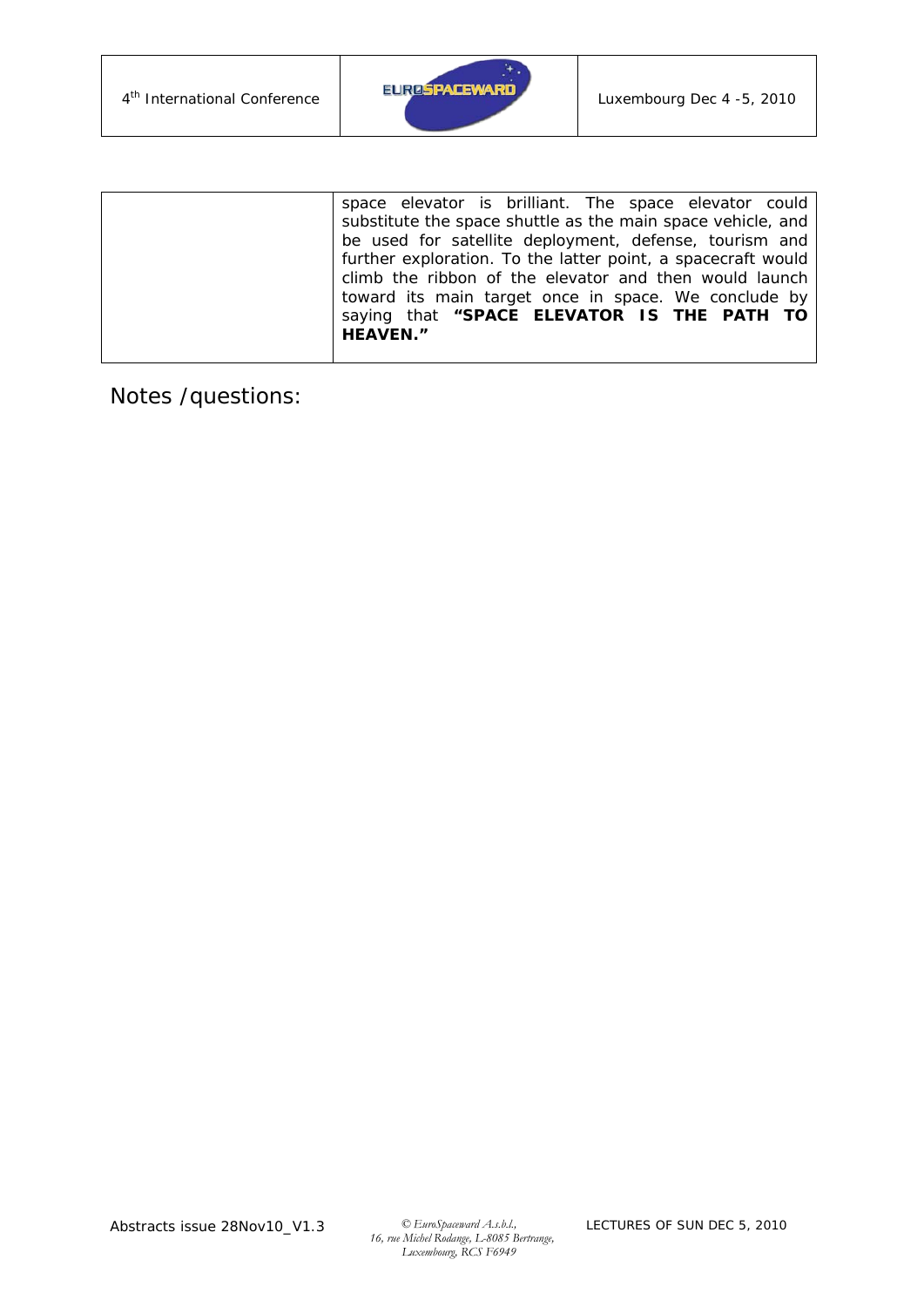

## 11.00 - 11.30, Prof. Dr. Sunao Kai (Faculty of Law, Nihon University, Japan): *From the view point of law: Who can establish the Space Elevator?*



**Prof. Dr. Sunao Kai** is professor of law at the Faculty of Law of Nihon University, Tokyo. He is author of numerous publications and has been member of the Japan Board of Audit.

#### **Abstract:**

I would like to discuss about the institution of establishing and management of the Space Elevator (SE). There are three possibilities, i.e. a State, private enterprises and the International Organization.

1) Possibility of establishing SE by a national institution of a particular state: We must consider the military balance between strong states. When the SE will become real, the state that will control the SE will have the absolute military power. There will be no effective defense methods. So, when the technology for the SE will become true, there may be a serious confrontation between strong states, which may interfere with each other for establishing the SE.

2) Possibility of establishing SE by private enterprises:

The location where you can expect longterm stability for SE is very limited on the planet. Therefore, we must define the location as a common heritage of mankind. Because of such a scarcity value, we cannot expect free competition between private enterprises.

3) Possibility of establishing SE by the International Organization: Hence, I believe, the only one possibility to establish the SE is by the International Organization, if possible, as a UN special agency. If we take the form like IBRD for the ISEO, we need only background contributions from each member state instead of real money. ISEO will be able to finance the construction money from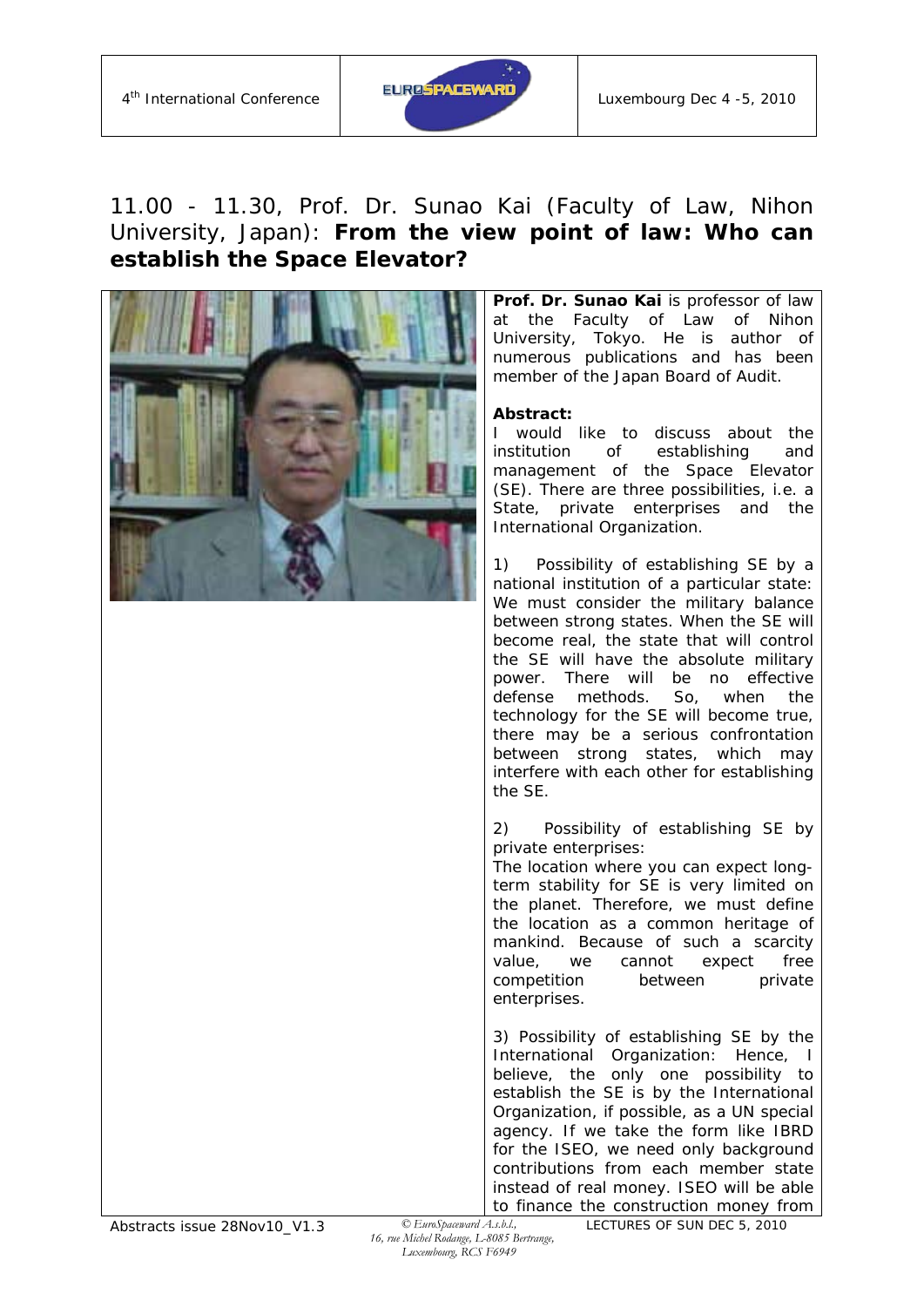

| the market, and therefore there is no<br>need to rely on taxes from the people of<br>each country. |
|----------------------------------------------------------------------------------------------------|
|                                                                                                    |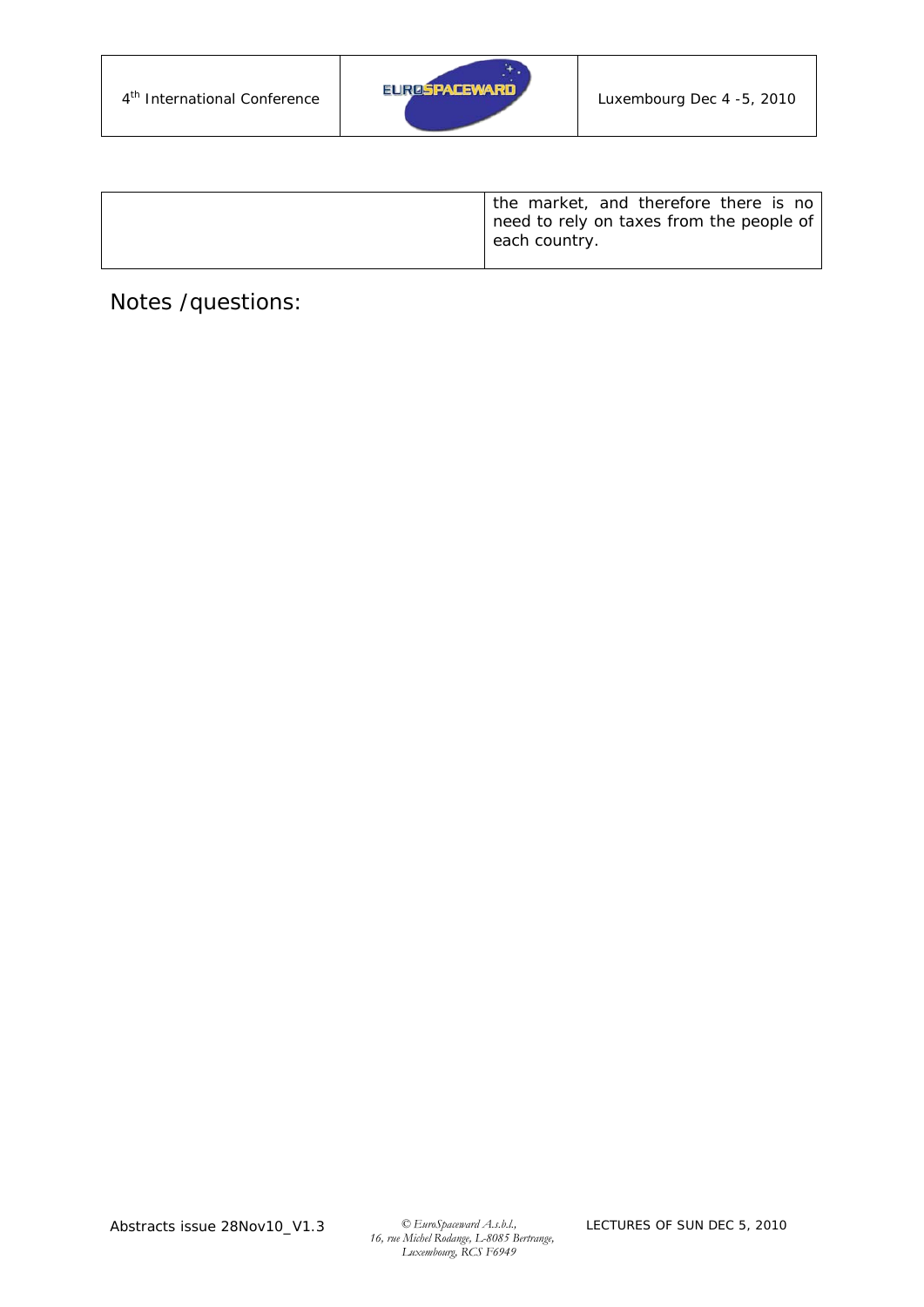

## 11:30 – 12:00, Dir. Shuichi Ohno, (JSEA, Tokyo, Japan): *Results from the 2nd Japanese Space Elevator Technical & Engineering Competition (JSETEC)*

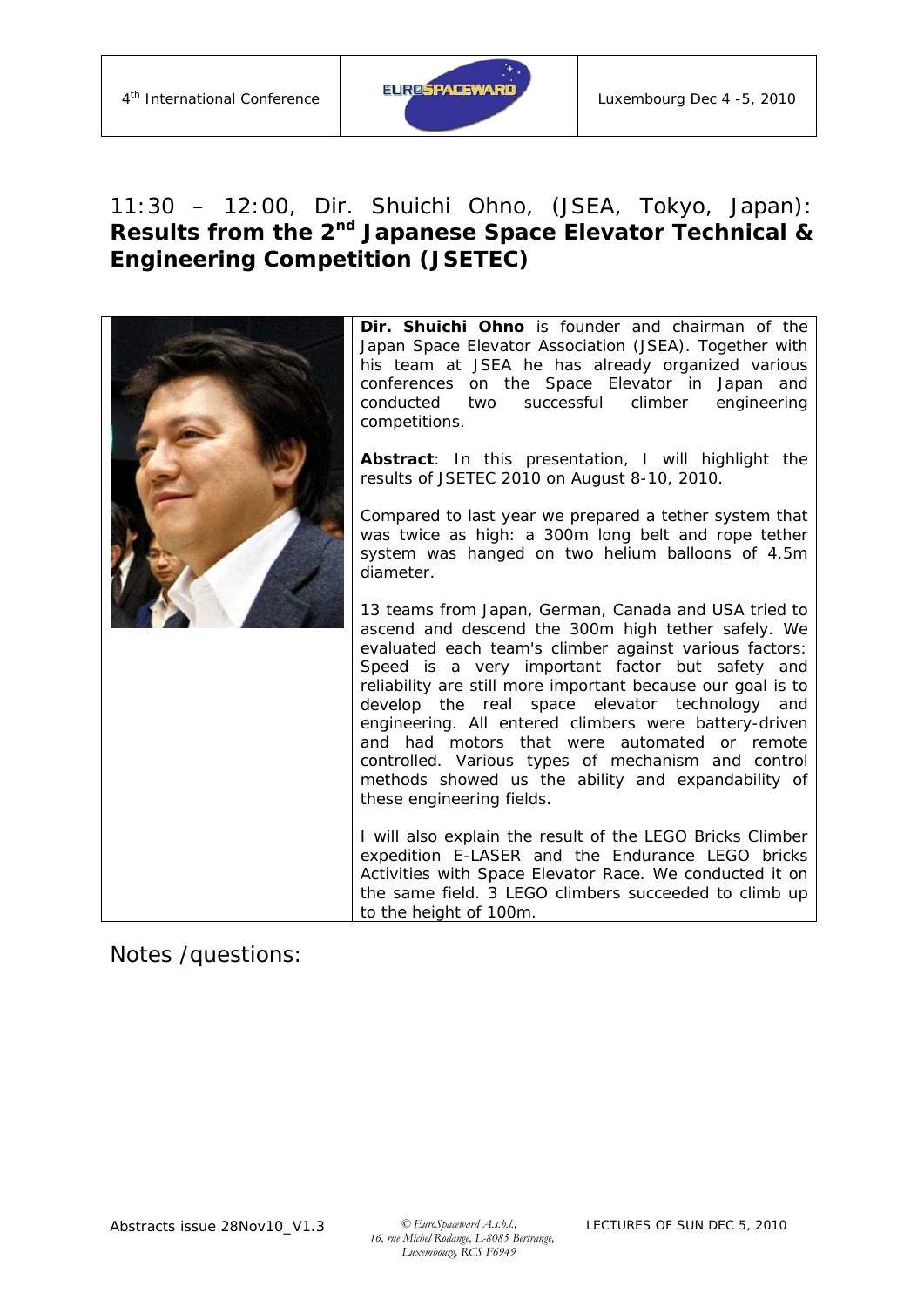

## 12.00 - 12.45, Mr. Andreas Hein, Mr. Rüdiger Hink, Ms. Franciska Völgyi (all WARR, Technical University Munich): *EuSEC - Europe's First Space Elevator Competition: A Rationale*



**Andreas Hein** has got an aerospace engineering degree from the Technical University of Munich (TUM), where he currently serves as Research Assistant for Systems Engineering at the Institute of Astronautics. He is founder and scientific head of the Space Elevator Team of the Scientific Workgroup for Rocketry and Spaceflight (WARR) at TUM, which is working on various aspects of the space elevator system.

**Rüdiger Hink** is studying aerospace engineering at the Technical University of Munich. He is head of the space elevator team at WARR and led the team at the 2010 climber contest in Japan.

**Franciska Völgyi** is studying mechatronics and computer science at the Technical University of Munich. She is leading the efforts at WARR to conduct the first European Space Elevator Challenge in June 2011.

**Abstract:** Since 2005, space elevator competitions are organized every year. The two existing competitions are the Spaceward association's "Elevator 2010" competition as part of the NASA Centennial Challenges in the USA and the Japan Space Elevator Technical & Engineering Competition (JSETEC) organized by the Japan Space Elevator Association. However, opportunities for teams to participate in a European competition are still missing. The WARR (Scientific Workgroup for Rocketry and Astronautics) Space Elevator Team has the intention to organize a first European Space Elevator Challenge (EuSEC) in 2011. This paper presents the rationale for EuSEC by first defining broad objectives and then deriving technical and organisational requirements from them. After the foundation of our team in 2005 we gained substantial experience in the construction of space elevator climbers, first by our attempt to participate in the "Elevator 2010" competition in 2007 and then as a participant of JSETEC in 2009 and 2010. By using this experience, we believe that it is now time to foster the space elevator development in Europe by a separate competition. As our observation of the US and Japanese competition tells us, space elevator competitions spur and sustain the development of new climbers by national and international teams. We are convinced that a repeated European competition will encourage the formation of new European teams. Furthermore, our intention is to set the technical requirements in a way that the resulting climber designs increase our understanding of the future space

 *16, rue Michel Rodange, L-8085 Bertrange, Luxembourg, RCS F6949*

LECTURES OF SUN DEC 5, 2010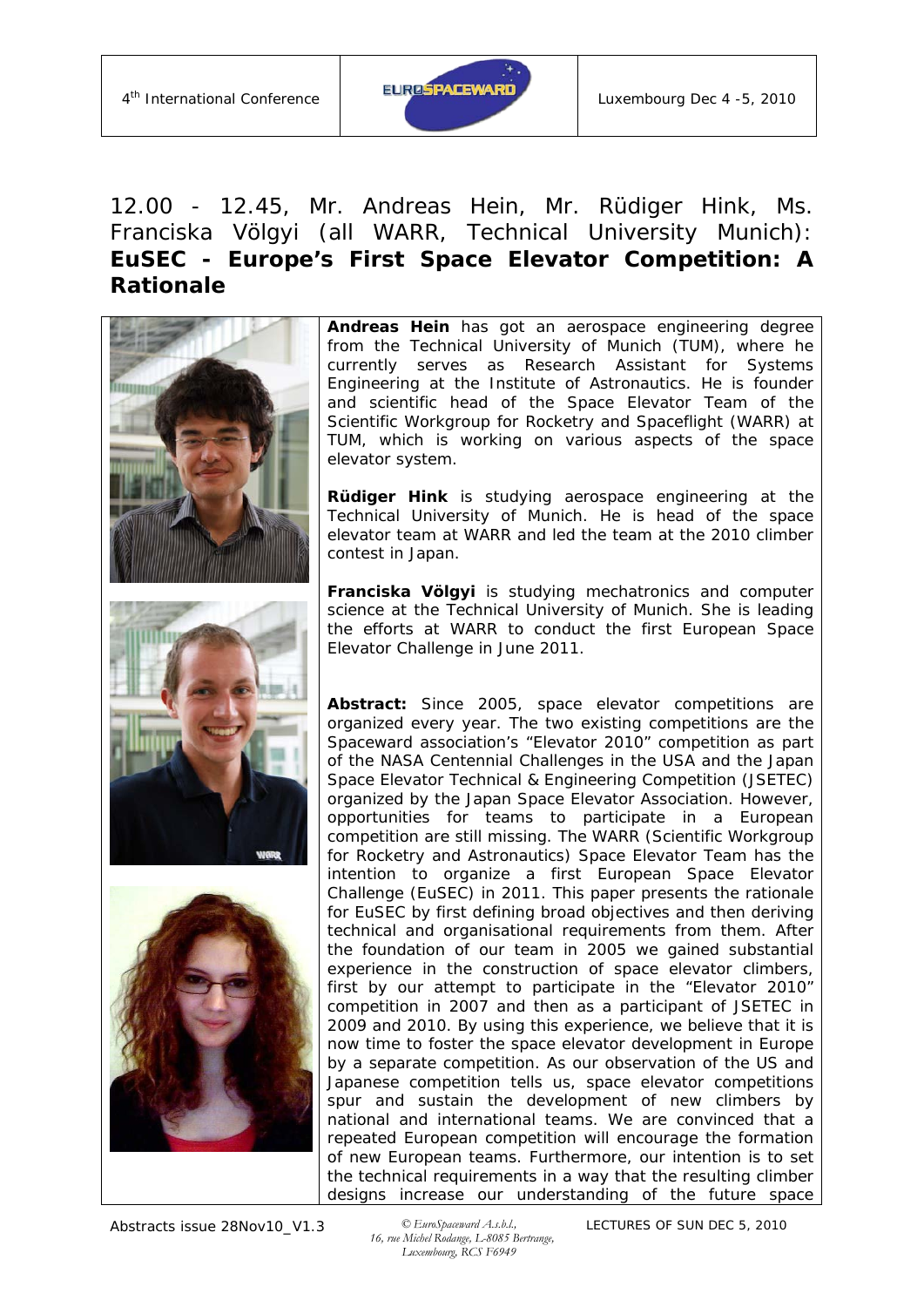

| elevator system. Particular requirements shall be unique and   |
|----------------------------------------------------------------|
| not yet covered by other competitions. Examples are e.g.       |
| climber efficiency and payload capacity. Last but not least, a |
| competition is always a formidable opportunity to catch the    |
| eye of the media and to introduce the idea of the space        |
| elevator to the public.                                        |
|                                                                |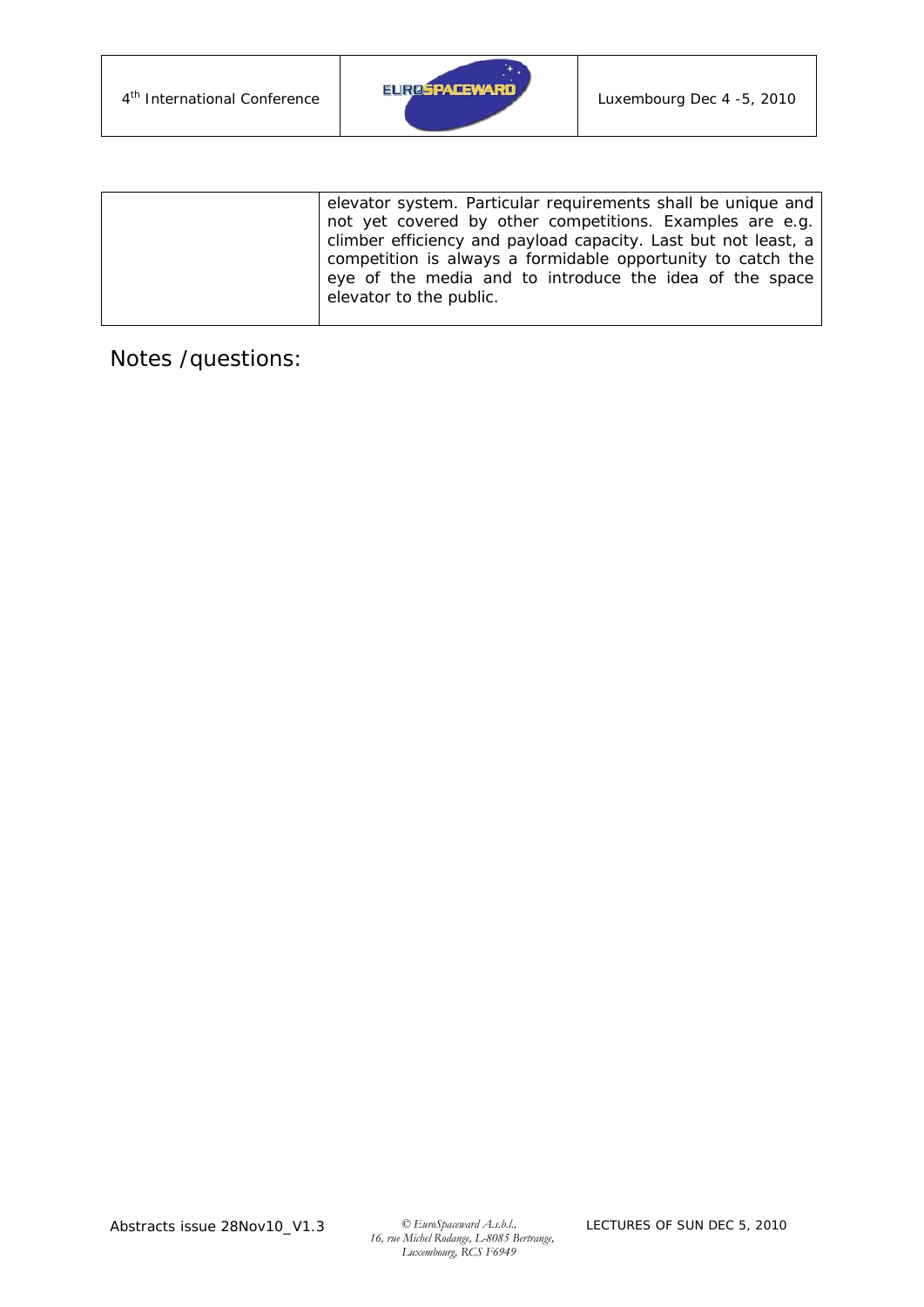

## 12.45 – 13.00, Dr. Pierre Rochus (CSL, ULg Liège): **Liège Space Center -** *space qualification tests for space tethers.*



Notes /questions:

**Dr. Pierre Rochus** is Deputy General Manager (R&D) at Centre Spatial de Liège. He is an expert in optical metrology, new space technologies and space environment testing. Dr. Rochus teaches also design of space instruments and celestial mechanics at the University of Liège and serves as Vice-President of EuroSpaceward.

**Abstract:** The Space Center Liège (CSL) is a research centre of the University of Liège that has expertise in Space Science instrumentation and in optical metrology for space optics and structures (in particular expandable space structures). CSL is also an ESA coordinated test facility, specialized in optical tests of instrumentation in a space environment.

After a short presentation of CSL, this lecture will cover three topics: the space qualification tests (under vacuum and at cryogenic temperatures) to be performed on the CNT composite material samples, the potentialities of these materials for space instrumentation applications and a preliminary description of a tether test stand (mechanical / dynamical / material endurance tests for tethers).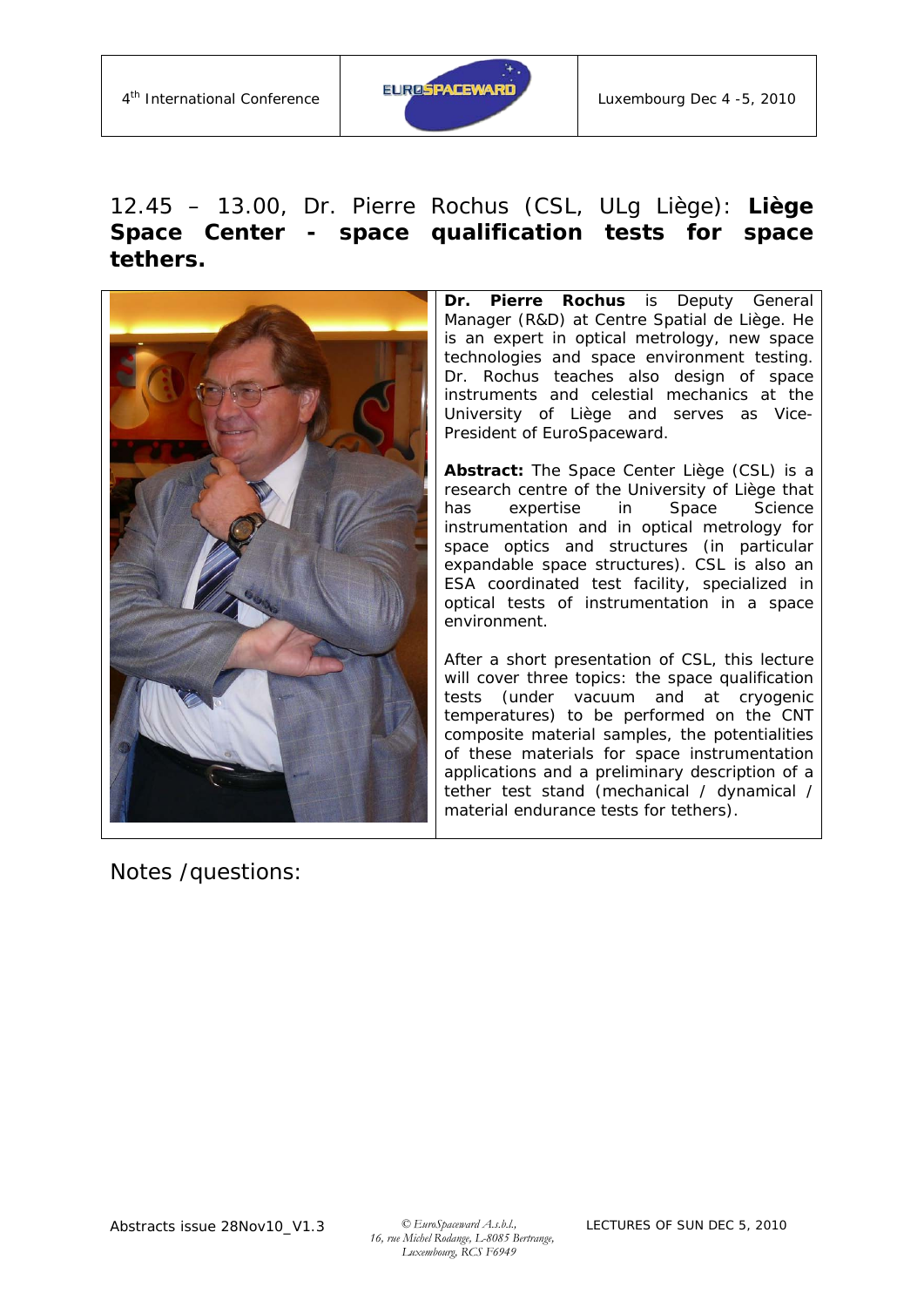

## 14.00 - 14.30, Mr. Andreas Hein (Institute of Astronautics, Technical University Munich, Germany): *Survey of current space elevator research: implications and future concepts*



**Andreas Hein** has got an aerospace engineering degree from the Technical University of Munich (TUM), where he currently serves as Research Assistant for Systems Engineering at the Institute of Astronautics. He is founder and scientific head of the Space Elevator Team of the Scientific Workgroup for Rocketry and Spaceflight (WARR) at TUM, which is working on various aspects of the space elevator system.

**Abstract:** During the last years the available literature on the space elevator has constantly grown. Many core issues have been more or less successfully addressed. However, it seems that due to the segmentation of this knowledge in different domains, this knowledge has not been properly established within the space elevator community. This paper tries to fill this gap by giving a view of the "big picture" and highlighting the important issues. On the basis of the results, revised space elevator system concepts are developed, which might serve as a starting point for further research. Seven areas are addressed: mechanics, material science, environmental effects, tether deployment, economy, politics and space elevator system concepts. In mechanics, latest publications have addressed the question of the dynamics of climber transitions and the question of relative stability. In material science, the discovery of the Stone-Walls defect shows that the strength of carbon nanotubes is inherently limited but the discovery of new materials like colossal carbon tubes might pose an alternative to nanotubes. Regarding environmental effects, one important unsolved issue is the question of space debris impacts. Looking at tether deployment, recent numerical simulations showed the huge difficulty of simulating the dynamics of the deployment process. Additionally, results from the climber competitions showed the difficulty of tether deployment via climbers. Regarding the economics, research has shown that the pay-off of the elevator will be rather incremental and evolutionary than revolutionary due to issues like the dual-launch capability. Findings from space transportation policy indicate that a purely commercial space elevator won't be feasible due to the intrinsic political nature of space transportation systems. These findings lead to the conclusion that the original space elevator concept of Brad Edwards has to be partly revised.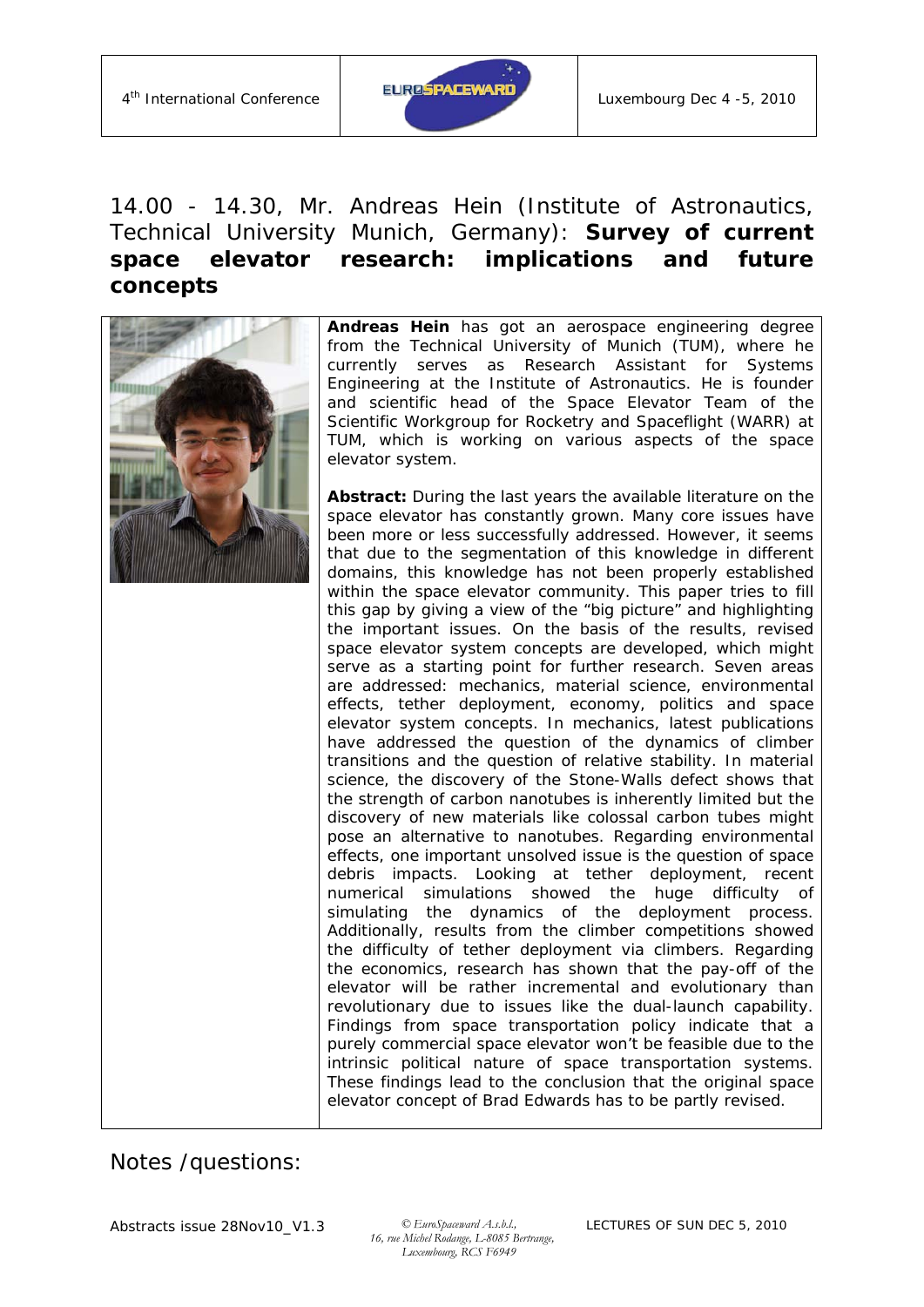

### 14.30 – 15.00, Mr. Nelson Semino (SpaceShaft, USA): *Weight, uptrust and other vertical forces on atmospherically buoyant structures such as a SpaceShaft for a space elevator*

| Nelson Semino was born in Montevideo (Uruguay). As an<br>engineer, he has been active for years in the off-shore<br>industry. Currently he is commuting between Brussels and<br>Sacramento where he created the SME Buoyant Force with<br>the objective to realize the simple but ingenious idea of a<br>buoyant tower to gain access to space. Nelson Semino is to<br>be considered the intellectual father of the SpaceShaft<br>project.                                                                                                                              |
|-------------------------------------------------------------------------------------------------------------------------------------------------------------------------------------------------------------------------------------------------------------------------------------------------------------------------------------------------------------------------------------------------------------------------------------------------------------------------------------------------------------------------------------------------------------------------|
| Abstract: Based on several premises related to buoyancy;<br>a SpaceShaft is a LTH structure tailored and deployed into a<br>tubular shape.                                                                                                                                                                                                                                                                                                                                                                                                                              |
| While acting as a spar-buoy, it could theoretically harness<br>the weight of a gaseous column throughout the dense<br>regions of the planet's atmosphere converting it into<br>ecologically green upthrust.                                                                                                                                                                                                                                                                                                                                                             |
| Calculations show that the atmosphere of our planet can be<br>used as an undepleteable source of energy, which in<br>combination with the spar-buoy effect, could power a<br>hydraulic like system to jack-up massive quantities of<br>materials beyond the Karman line.                                                                                                                                                                                                                                                                                                |
| While never in contact with the surface of the planet, its<br>height can be constantly increased by adding new buoyant<br>sections at its base. By its application, this elevator<br>mechanism could slowly and in a constant FIFO flow attain<br>orbital altitudes. Although delivery of possible cargo<br>contained within the structure's wall would happen<br>unidirectionally, the system could extend a CNT tether<br>housed within its flue, therefore serving as a traditionally<br>looking elevator system that would reach up to the critical<br>LEO regions. |
| Several spin-off applications beyond the delivery of cargo at<br>its summit are possible these may include serving as an<br>assisting launching platform for vehicles capable of taking-<br>off tangentially, platform for new atmospheric industries:<br>such as gas sequestration and harvesting, e.g. helium, etc.                                                                                                                                                                                                                                                   |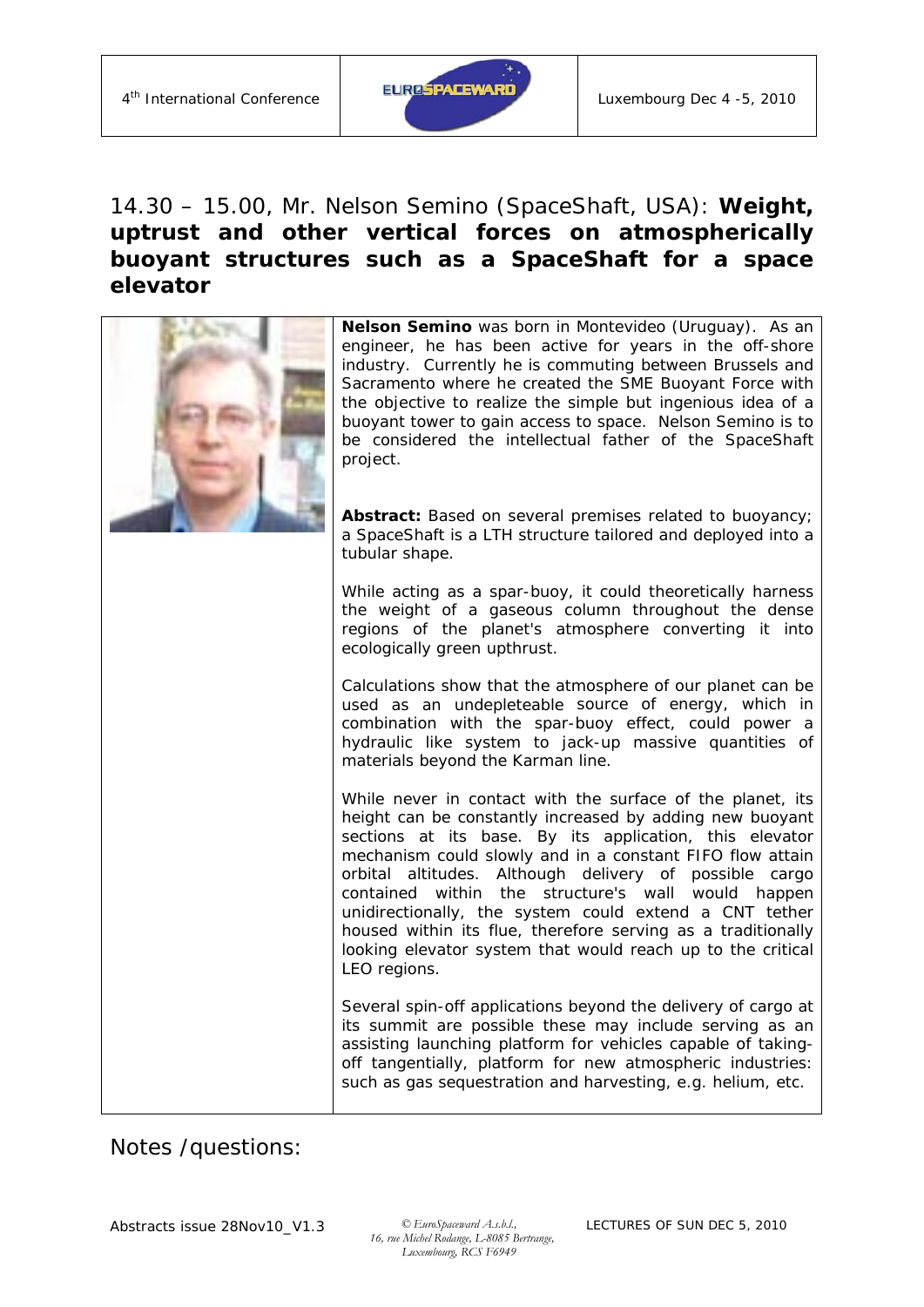

#### 15:00 – 15:30, Dr. Pete Swan (SouthWest Analytic Network Inc., USA): **Space environment for space elevators: new insights on space elevator and debris collision probabilities**

| Dr. Peter Swan is a Fellow of the American<br>Institute of Aeronautics and Astronautics and<br>the<br>International Academy<br>member<br>of<br>0f<br>Astronautics. He has over 40 years of experience in<br>both government and commercial space systems.<br>He is co-author of Global Mobile Satellite Systems<br>and Impact of Space Activities upon Society.<br>Currently he is with SouthWest Analytic Network<br>Inc. In addition Dr. Swan serves as Vice-President<br>of the International Space Elevator Consortium<br>ISEC.                                                                                                                                                                                           |
|-------------------------------------------------------------------------------------------------------------------------------------------------------------------------------------------------------------------------------------------------------------------------------------------------------------------------------------------------------------------------------------------------------------------------------------------------------------------------------------------------------------------------------------------------------------------------------------------------------------------------------------------------------------------------------------------------------------------------------|
| Abstract: This paper will address, at a high level,<br>risk of debris (focusing on the<br>LEO<br>the<br>environment) to a space elevator, and<br>make<br>recommendations with respect to the<br>space<br>elevator and the space debris environment. Space<br>debris will pose a hazard to a 104,000 km long, one<br>meter wide space elevator. Some questions to be<br>asked and answered are: How precisely does one<br>need to know the location of the space elevator<br>ribbon? How precisely does one have to know the<br>location, and propagated location of large space<br>debris?<br>Co-authors of the paper:<br>Cathy Swan, Ph.D., SouthWest Analytic Network,<br>Inc.<br>Robert "Skip" Penny, Cholla Space Systems |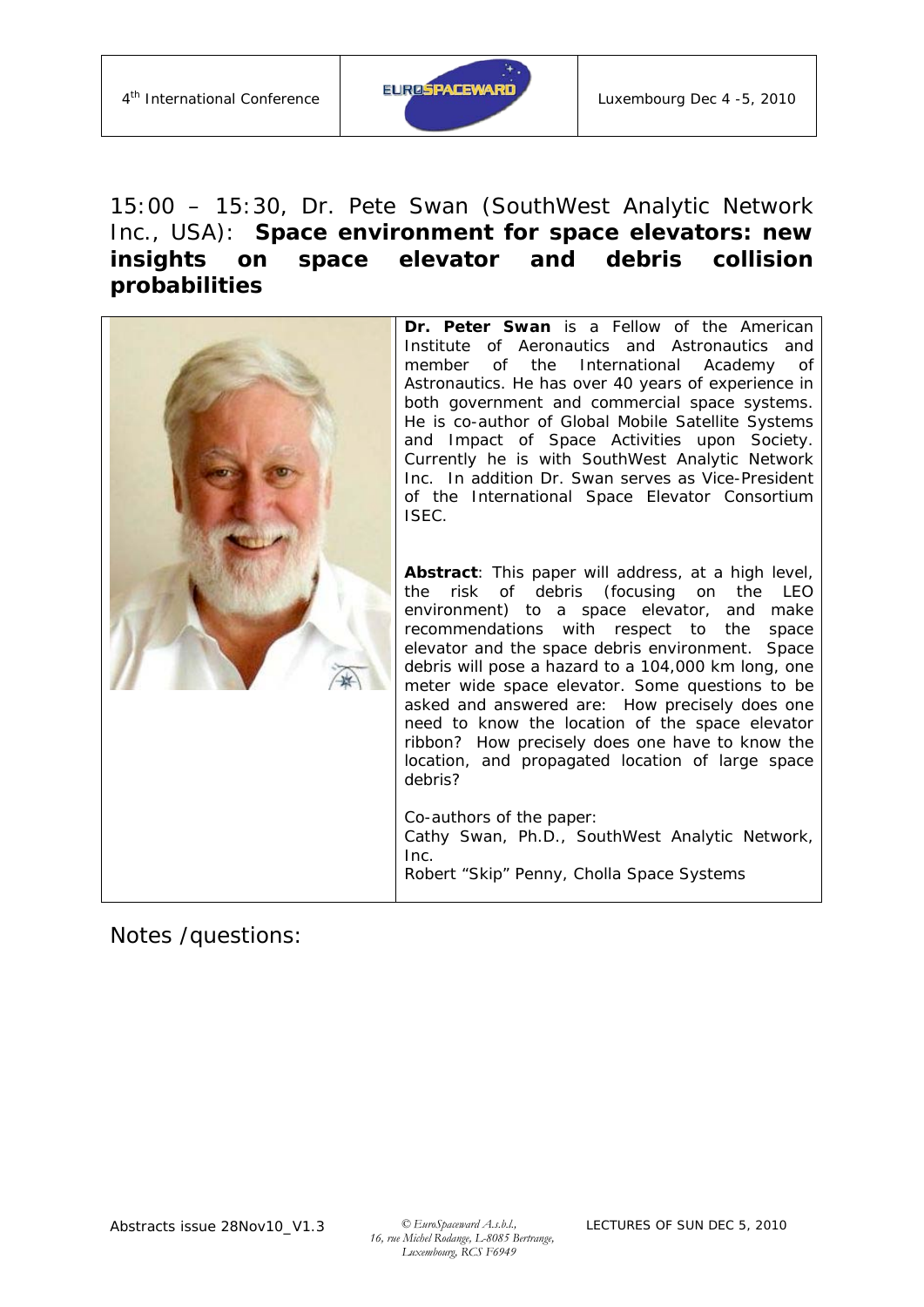

#### 16.00 – 16: 30, Dir. Akira Tsuchida (JAXA Flight Director, JMSS Japan Manned Space Systems Corporation & ETC, Tokyo & Tsukuba, Japan): *Space Elevator Roadmap 2010*



**Dir. Akira Tsuchida** is with Japan Manned Space Systems Corporation. He is also JAXA Flight Director at Tsukuba Space Center of the Japanese experiment module 'Kibo' (Hope) of the International Space Station ISS. He led the first Japanese climber team ETC during the NASA beam power challenge in Salt Lake City in 2007.

**Abstract**: In 2010, members of the Japan Space Elevator Association (JSEA) started developing a draft version of the Space Elevator Road Map. We reviewed and discussed (1) Key Milestones in Japanese National Policy, (2) Scope of Study needed by JSEA members. After that, we started a monthly study meeting to discuss on (a) Feasibility Study and (b) System Requirements so that we can make 'Road Map'.

In this manuscript, the study teams activities are summarized such as: (A) Draft version of Mission Definition as part of Feasibility Study, (B) Draft version of Conceptual Design of Space Elevator as part of Feasibility Study, (C) Draft Cost Feasibility Study as a part of Feasibility Study, (D) Gathering Study/Research of Core Technology to accomplish Space Elevator as a part of System Requirements development.

Notes /questions: